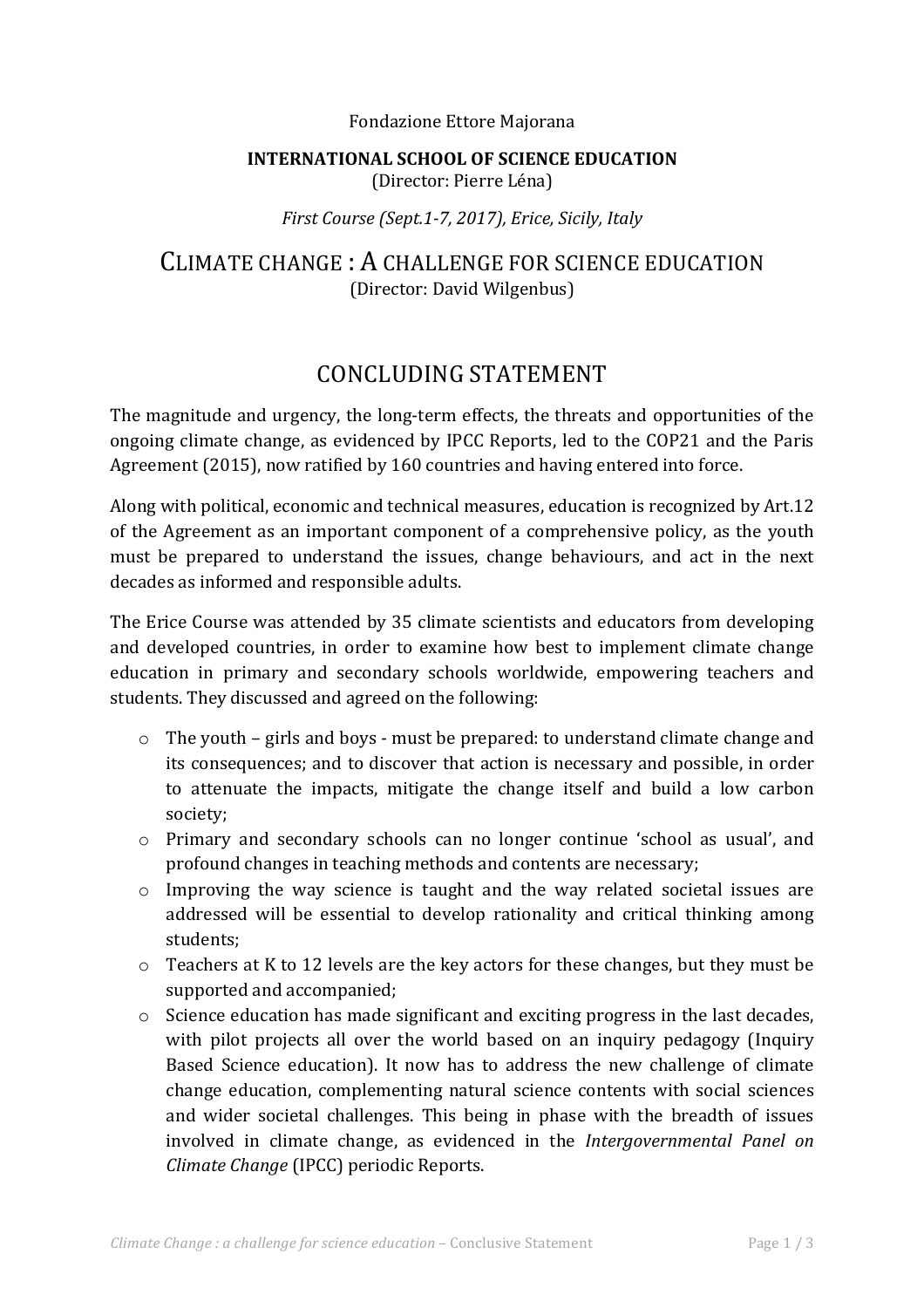### **The participants therefore:**

- o Underline the necessity to empower children and teenagers, girls and boys, within as well as outside the school;
- $\circ$  Call for a convergence and cooperation between climate scientists, educators and NGOs in both developing and developed countries;
- $\circ$  Observe that existing initiatives for climate education that are run by a rich diversity of actors, many of them of high value, should be complemented in order to meet the needs of the teachers, who have very specific requirements;
- $\circ$  Recognize subsequently the necessity to develop a variety of high quality dedicated resources in order to help educators and teaching institutions worldwide, combining a global and common frame with local contextualisation and adaptation;
- $\circ$  Consider, in view of the IPCC Reports to be issued in 2018, 2019, 2021/22 and the IPCC Summaries for Policymakers to be derived from these Reports, being inspired by these, that *Summaries and Tools for Teachers* should be prepared and published at the same time;
- $\circ$  Support the creation of an international initiative leading to such tools: **prepared in cooperation with the IPCC and other leading scientists and with** a network involving actors of climate change education; and made available to teachers by appropriate dissemination and support methods;
- $\circ$  Call for broad support from the whole scientific community and especially science academies, which are already well engaged in science education in many countries;
- $\circ$  Agree to pursue together these long-term but urgent goals.

**Signatures** (by alphabetical order)

- o Juan Carlos ANDRADE, Innovec (Mexico)
- $\circ$  Stéphan BAILLARGEON, Pôle régional pour l'enseignement de la science et de la technologie (Canada)
- $\circ$  Martín BASCOPÉ, Pontificia Universidad Católica de Chile (Chile)
- o Abdelatif BELKOURI, Ecole Normale Supérieure de Casablanca (Morocco)
- $\circ$  Chiraz BEN KILANI, Higher Institute of Education (Tunisia)
- $\circ$  Pascaline BOURGAIN, Tara Expeditions Foundation (France)
- $\circ$  Laurence CONSTANTINI, Fondation La main à la pâte (France)
- $\circ$  Emilie DETOUILLON, Museum National d'Histoire Naturelle (France)
- o Sanny DJOHAN, PT Kuark Internasional (Indonesia)
- $\circ$  Michael FRITZ, Stiftung Haus der kleinen Forscher (Germany)
- $\circ$  Soledad GONZALEZ, for Siemens Stiftung (Chile)
- $\circ$  Eric GUILYARDI, Institut Pierre Simon Laplace (France)
- o Jean JOUZEL, LSCE/IPSL CEA Saclay (France)
- $\circ$  Ute KRÜMMEL, Stiftung Haus der kleinen Forscher (Germany)
- $\circ$  Pierre LENA, Fondation La main à la pâte (France)